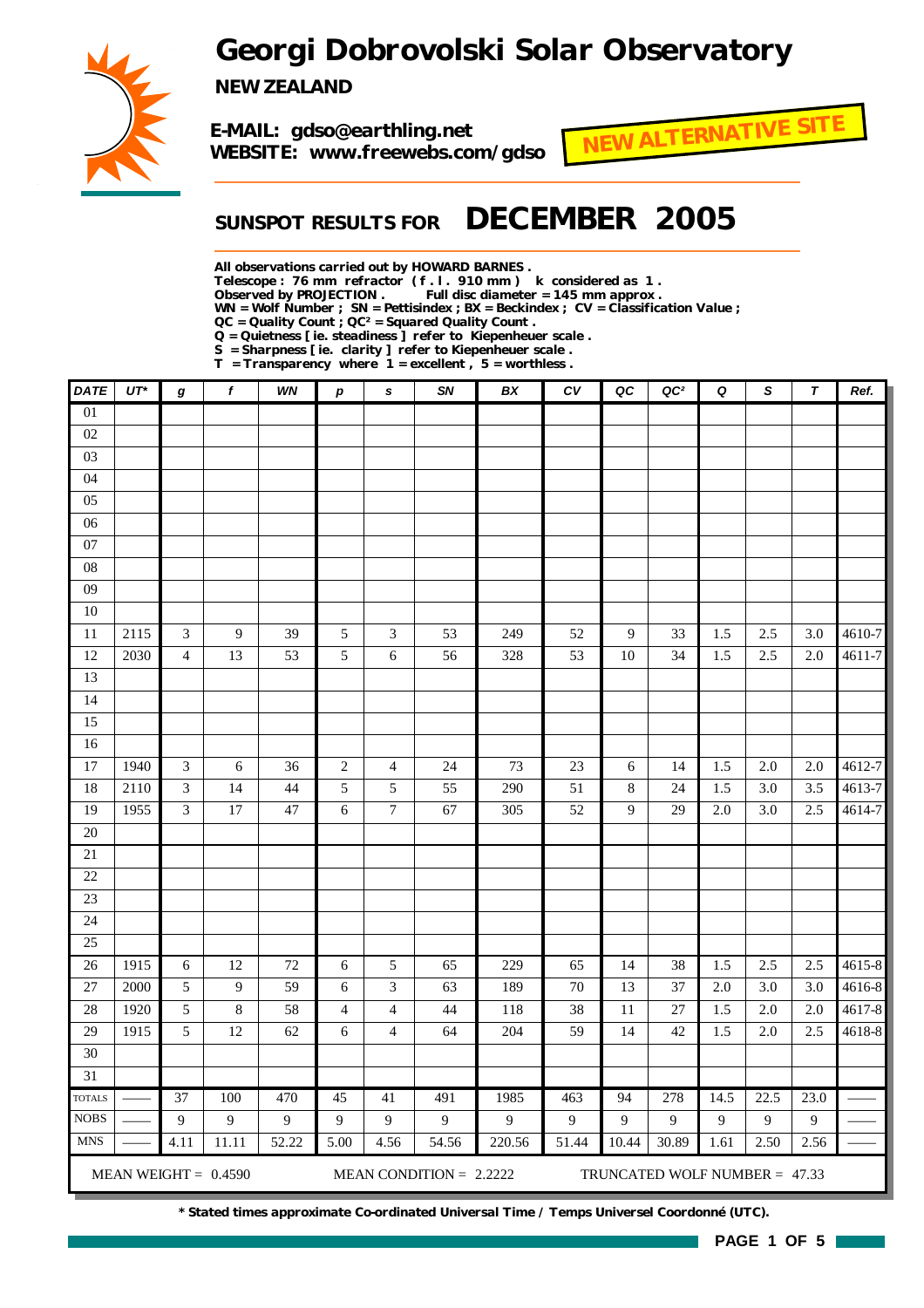## *Georgi Dobrovolski Solar Observatory*

*SUNSPOT DISTRIBUTION & INTER-SOL INDICES FOR*

## *DECEMBER 2005*

*All observations carried out by HOWARD BARNES .*

*Telescope : 76 mm refractor ( f . l . 910 mm ) .*

*Observed by PROJECTION . Full disc diameter = 145 mm approx . IS = Inter-Sol Index .*

*gr = number of multi-spot groups .*

*grfp = number of umbræ within penumbræ within the groups (gr) .*

*grf = number of non-penumbral spots within the groups (gr) .*

*efp = number of single penumbral spots .*

*ef = number of single non-penumbral spots .*

*Q = Quietness [ ie. steadiness ] refer to Kiepenheuer scale .*

*S = Sharpness [ ie. clarity ] refer to Kiepenheuer scale .*

*T = Transparency where 1 = excellent , 5 = worthless .*

| DATE                        | UT   | IS.              | gr             | grfp             | grf                         | efp            | e f              | $\pmb Q$ | $\pmb{\mathsf{s}}$ | $\pmb{\tau}$ | Ref.   |
|-----------------------------|------|------------------|----------------|------------------|-----------------------------|----------------|------------------|----------|--------------------|--------------|--------|
| $\overline{01}$             |      |                  |                |                  |                             |                |                  |          |                    |              |        |
| $02\,$                      |      |                  |                |                  |                             |                |                  |          |                    |              |        |
| $03\,$                      |      |                  |                |                  |                             |                |                  |          |                    |              |        |
| 04                          |      |                  |                |                  |                             |                |                  |          |                    |              |        |
| 05                          |      |                  |                |                  |                             |                |                  |          |                    |              |        |
| 06                          |      |                  |                |                  |                             |                |                  |          |                    |              |        |
| 07                          |      |                  |                |                  |                             |                |                  |          |                    |              |        |
| 08                          |      |                  |                |                  |                             |                |                  |          |                    |              |        |
| 09                          |      |                  |                |                  |                             |                |                  |          |                    |              |        |
| $10\,$                      |      |                  |                |                  |                             |                |                  |          |                    |              |        |
| $11\,$                      | 2115 | $10\,$           | $\mathbf{1}$   | $\overline{4}$   | $\mathfrak{Z}$              | $\sqrt{2}$     | $\boldsymbol{0}$ | 1.5      | 2.5                | 3.0          | 4610-7 |
| $12\,$                      | 2030 | 14               | $\,1$          | $\mathfrak{S}$   | $\sqrt{5}$                  | $\sqrt{2}$     | $\,1\,$          | 1.5      | $2.5\,$            | $2.0\,$      | 4611-7 |
| 13                          |      |                  |                |                  |                             |                |                  |          |                    |              |        |
| 14                          |      |                  |                |                  |                             |                |                  |          |                    |              |        |
| 15                          |      |                  |                |                  |                             |                |                  |          |                    |              |        |
| 16                          |      |                  |                |                  |                             |                |                  |          |                    |              |        |
| $\overline{17}$             | 1940 | $\boldsymbol{7}$ | $\,1$          | $\,1$            | $\ensuremath{\mathfrak{Z}}$ | $\,1$          | $\,1\,$          | 1.5      | $2.0\,$            | 2.0          | 4612-7 |
| 18                          | 2110 | 15               | $\,1$          | $\boldsymbol{7}$ | 5                           | $\sqrt{2}$     | $\boldsymbol{0}$ | 1.5      | 3.0                | 3.5          | 4613-7 |
| 19                          | 1955 | 19               | $\overline{2}$ | $\mathbf{9}$     | $\boldsymbol{7}$            | $\,1$          | $\boldsymbol{0}$ | $2.0\,$  | 3.0                | 2.5          | 4614-7 |
| $\overline{20}$             |      |                  |                |                  |                             |                |                  |          |                    |              |        |
| 21                          |      |                  |                |                  |                             |                |                  |          |                    |              |        |
| 22                          |      |                  |                |                  |                             |                |                  |          |                    |              |        |
| 23                          |      |                  |                |                  |                             |                |                  |          |                    |              |        |
| 24                          |      |                  |                |                  |                             |                |                  |          |                    |              |        |
| 25                          |      |                  |                |                  |                             |                |                  |          |                    |              |        |
| $26\,$                      | 1915 | 14               | $\overline{2}$ | $\overline{4}$   | $\overline{4}$              | $\mathfrak{Z}$ | $\mathbf{1}$     | 1.5      | 2.5                | 2.5          | 4615-8 |
| 27                          | 2000 | $11\,$           | $\overline{2}$ | $\mathfrak{Z}$   | $\overline{3}$              | $\mathfrak{Z}$ | $\boldsymbol{0}$ | $2.0\,$  | 3.0                | 3.0          | 4616-8 |
| 28                          | 1920 | $10\,$           | $\overline{c}$ | $\overline{c}$   | $\mathfrak{Z}$              | $\sqrt{2}$     | $\mathbf{1}$     | 1.5      | 2.0                | 2.0          | 4617-8 |
| $\overline{29}$             | 1915 | 15               | $\overline{3}$ | $\sqrt{6}$       | $\overline{4}$              | $\overline{2}$ | $\boldsymbol{0}$ | 1.5      | $2.0\,$            | $2.5\,$      | 4618-8 |
| 30                          |      |                  |                |                  |                             |                |                  |          |                    |              |        |
| 31                          |      |                  |                |                  |                             |                |                  |          |                    |              |        |
| <b>TOTALS</b>               |      | 115              | 15             | 41               | 37                          | 18             | $\overline{4}$   | 14.5     | 22.5               | 23.0         |        |
| $\rm{NOBS}$                 |      | $\overline{9}$   | 9              | 9                | 9                           | 9              | 9                | 9        | 9                  | 9            |        |
| $\ensuremath{\mathsf{MNS}}$ |      | 12.78            | 1.67           | 4.56             | 4.11                        | 2.00           | 0.44             | 1.61     | 2.50               | 2.56         |        |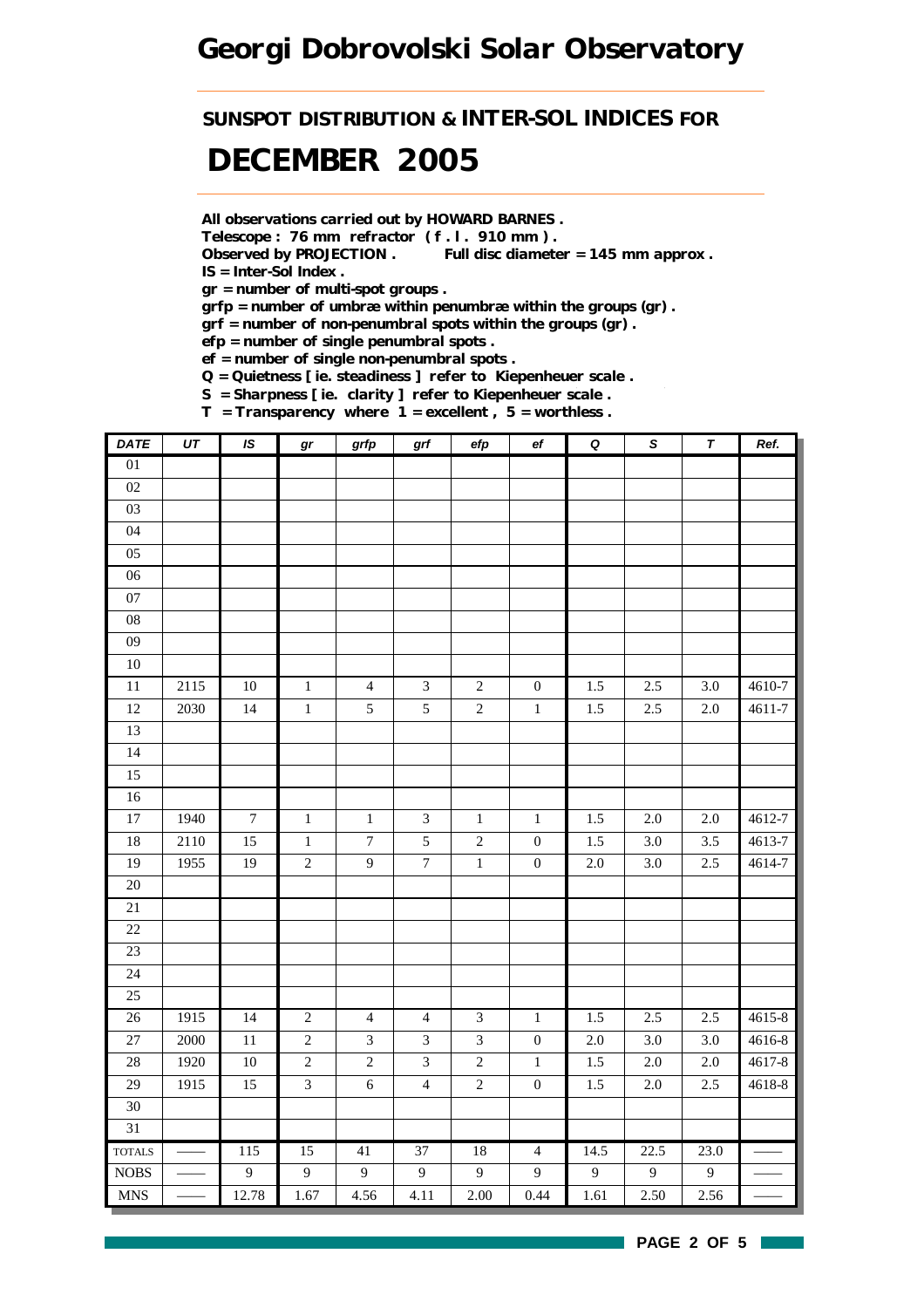### *SUNSPOT CENSUS BY CLASSIFICATION FOR*

# *DECEMBER 2005*

*All observations carried out by HOWARD BARNES . Telescope : 76 mm refractor ( f . l . 910 mm ) . Full disc diameter = 145 mm approx . IF 2 OR MORE REGIONS ARE OF THE SAME CLASSIFICATION , THEN SUNSPOT COUNTS ARE SEPARATED BY SOLIDI ( / ) .*

| DATE              | UT   |                  | A                |                  | $\boldsymbol{B}$                                         |                  | $\boldsymbol{c}$ |                  | D                                         |                  | E                |                  |                                    | $\pmb{\digamma}$ |                  | G<br>$\pmb H$                               |                  |                | J                |  |
|-------------------|------|------------------|------------------|------------------|----------------------------------------------------------|------------------|------------------|------------------|-------------------------------------------|------------------|------------------|------------------|------------------------------------|------------------|------------------|---------------------------------------------|------------------|----------------|------------------|--|
|                   |      | $\bm{g}$         | $\boldsymbol{f}$ | $\boldsymbol{g}$ | $\pmb{f}$                                                | $\boldsymbol{g}$ | $\pmb{f}$        | $\boldsymbol{g}$ | $\boldsymbol{f}$                          | g                | f                | $\bm{g}$         | $\pmb{f}$                          | g                | $\mathbf{f}$     | $\bm{g}$                                    | $\mathbf{f}$     | g              | $\boldsymbol{f}$ |  |
| 01                |      |                  |                  |                  |                                                          |                  |                  |                  |                                           |                  |                  |                  |                                    |                  |                  |                                             |                  |                |                  |  |
| 02                |      |                  |                  |                  |                                                          |                  |                  |                  |                                           |                  |                  |                  |                                    |                  |                  |                                             |                  |                |                  |  |
| $03\,$            |      |                  |                  |                  |                                                          |                  |                  |                  |                                           |                  |                  |                  |                                    |                  |                  |                                             |                  |                |                  |  |
| $04$              |      |                  |                  |                  |                                                          |                  |                  |                  |                                           |                  |                  |                  |                                    |                  |                  |                                             |                  |                |                  |  |
| $05\,$            |      |                  |                  |                  |                                                          |                  |                  |                  |                                           |                  |                  |                  |                                    |                  |                  |                                             |                  |                |                  |  |
| 06                |      |                  |                  |                  |                                                          |                  |                  |                  |                                           |                  |                  |                  |                                    |                  |                  |                                             |                  |                |                  |  |
| 07                |      |                  |                  |                  |                                                          |                  |                  |                  |                                           |                  |                  |                  |                                    |                  |                  |                                             |                  |                |                  |  |
| ${\color{red}08}$ |      |                  |                  |                  |                                                          |                  |                  |                  |                                           |                  |                  |                  |                                    |                  |                  |                                             |                  |                |                  |  |
| 09                |      |                  |                  |                  |                                                          |                  |                  |                  |                                           |                  |                  |                  |                                    |                  |                  |                                             |                  |                |                  |  |
| 10                |      |                  |                  |                  |                                                          |                  |                  |                  |                                           |                  |                  |                  |                                    |                  |                  |                                             |                  |                |                  |  |
| 11                | 2115 | $\mathbf{0}$     | $\boldsymbol{0}$ | $\mathbf{0}$     | $\boldsymbol{0}$                                         | $\boldsymbol{0}$ | $\boldsymbol{0}$ | $\overline{0}$   | $\boldsymbol{0}$                          | $\mathbf{1}$     | $\tau$           | $\boldsymbol{0}$ | $\boldsymbol{0}$                   | $\overline{0}$   | $\boldsymbol{0}$ | $\boldsymbol{0}$                            | $\boldsymbol{0}$ | $\overline{c}$ | 1/1              |  |
| $12 \,$           | 2030 | $\mathbf{1}$     | $\mathbf{1}$     | $\boldsymbol{0}$ | $\boldsymbol{0}$                                         | $\boldsymbol{0}$ | $\boldsymbol{0}$ | $\boldsymbol{0}$ | $\boldsymbol{0}$                          | $\mathbf{1}$     | $10\,$           | $\boldsymbol{0}$ | $\boldsymbol{0}$                   | $\mathbf{0}$     | $\boldsymbol{0}$ | $\boldsymbol{0}$                            | $\overline{0}$   | $\overline{c}$ | 1/1              |  |
| 13                |      |                  |                  |                  |                                                          |                  |                  |                  |                                           |                  |                  |                  |                                    |                  |                  |                                             |                  |                |                  |  |
| $14\,$            |      |                  |                  |                  |                                                          |                  |                  |                  |                                           |                  |                  |                  |                                    |                  |                  |                                             |                  |                |                  |  |
| 15                |      |                  |                  |                  |                                                          |                  |                  |                  |                                           |                  |                  |                  |                                    |                  |                  |                                             |                  |                |                  |  |
| 16                |      |                  |                  |                  |                                                          |                  |                  |                  |                                           |                  |                  |                  |                                    |                  |                  |                                             |                  |                |                  |  |
| 17                | 1940 | $\mathbf{1}$     | $\mathbf{1}$     | $\mathbf{0}$     | $\overline{0}$                                           | $\mathbf{1}$     | $\overline{4}$   | $\boldsymbol{0}$ | $\boldsymbol{0}$                          | $\mathbf{0}$     | $\boldsymbol{0}$ | $\mathbf{0}$     | $\boldsymbol{0}$                   | $\mathbf{0}$     | $\mathbf{0}$     | $\boldsymbol{0}$                            | $\boldsymbol{0}$ | $\mathbf{1}$   | $1\,$            |  |
| $18\,$            | 2110 | $\,$ 0 $\,$      | $\boldsymbol{0}$ | $\boldsymbol{0}$ | $\boldsymbol{0}$                                         | $\boldsymbol{0}$ | $\boldsymbol{0}$ | $\mathbf{1}$     | 12                                        | $\mathbf{0}$     | $\boldsymbol{0}$ | $\boldsymbol{0}$ | $\boldsymbol{0}$                   | $\boldsymbol{0}$ | $\boldsymbol{0}$ | $\boldsymbol{0}$                            | $\boldsymbol{0}$ | $\overline{c}$ | $1/1$            |  |
| 19                | 1955 | $\boldsymbol{0}$ | $\boldsymbol{0}$ | $\boldsymbol{0}$ | $\boldsymbol{0}$                                         | $\mathbf{1}$     | $\overline{c}$   | $\mathbf{1}$     | 14                                        | $\mathbf{0}$     | $\boldsymbol{0}$ | $\boldsymbol{0}$ | $\boldsymbol{0}$                   | $\boldsymbol{0}$ | $\boldsymbol{0}$ | $\boldsymbol{0}$                            | $\boldsymbol{0}$ | $\mathbf{1}$   | $\mathbf{1}$     |  |
| $20\,$            |      |                  |                  |                  |                                                          |                  |                  |                  |                                           |                  |                  |                  |                                    |                  |                  |                                             |                  |                |                  |  |
| 21                |      |                  |                  |                  |                                                          |                  |                  |                  |                                           |                  |                  |                  |                                    |                  |                  |                                             |                  |                |                  |  |
| $22\,$            |      |                  |                  |                  |                                                          |                  |                  |                  |                                           |                  |                  |                  |                                    |                  |                  |                                             |                  |                |                  |  |
| $23\,$            |      |                  |                  |                  |                                                          |                  |                  |                  |                                           |                  |                  |                  |                                    |                  |                  |                                             |                  |                |                  |  |
| $24\,$            |      |                  |                  |                  |                                                          |                  |                  |                  |                                           |                  |                  |                  |                                    |                  |                  |                                             |                  |                |                  |  |
| 25                |      |                  |                  |                  |                                                          |                  |                  |                  |                                           |                  |                  |                  |                                    |                  |                  |                                             |                  |                |                  |  |
| 26                | 1915 | $\mathbf{1}$     | $\mathbf{1}$     | $\boldsymbol{0}$ | $\boldsymbol{0}$                                         | $\mathbf{1}$     | 3                | $\mathbf{1}$     | 5                                         | $\mathbf{0}$     | $\boldsymbol{0}$ | $\boldsymbol{0}$ | $\boldsymbol{0}$                   | $\mathbf{0}$     | $\boldsymbol{0}$ | $\boldsymbol{0}$                            | $\boldsymbol{0}$ | $\mathfrak{Z}$ | 1/1/1            |  |
| 27                | 2000 | $\boldsymbol{0}$ | $\boldsymbol{0}$ | $\boldsymbol{0}$ | $\boldsymbol{0}$                                         | $\mathbf{1}$     | $\mathfrak{Z}$   | $\mathbf{1}$     | 3                                         | $\boldsymbol{0}$ | $\boldsymbol{0}$ | $\boldsymbol{0}$ | $\boldsymbol{0}$                   | $\mathbf{0}$     | $\boldsymbol{0}$ | $\boldsymbol{0}$                            | $\overline{0}$   | 3              | 1/1/1            |  |
| 28                | 1920 | -1               | $\mathbf{1}$     | $\boldsymbol{0}$ | $\boldsymbol{0}$                                         | $\sqrt{2}$       | $2/3$            | $\boldsymbol{0}$ | $\boldsymbol{0}$                          | $\boldsymbol{0}$ | $\boldsymbol{0}$ | $\boldsymbol{0}$ | $\boldsymbol{0}$                   | $\boldsymbol{0}$ | $\boldsymbol{0}$ | $\boldsymbol{0}$                            | $\boldsymbol{0}$ | $\overline{c}$ | 1/1              |  |
| 29                | 1915 | $\boldsymbol{0}$ | $\mathbf{0}$     | $\boldsymbol{0}$ | $\boldsymbol{0}$                                         | $\sqrt{2}$       | 2/3              | $\mathbf{1}$     | 5                                         | $\bf{0}$         | $\boldsymbol{0}$ | $\boldsymbol{0}$ | $\boldsymbol{0}$                   | $\boldsymbol{0}$ | $\boldsymbol{0}$ | $\boldsymbol{0}$                            | $\boldsymbol{0}$ | $\sqrt{2}$     | $1/1\,$          |  |
| $30\,$            |      |                  |                  |                  |                                                          |                  |                  |                  |                                           |                  |                  |                  |                                    |                  |                  |                                             |                  |                |                  |  |
| 31                |      |                  |                  |                  |                                                          |                  |                  |                  |                                           |                  |                  |                  |                                    |                  |                  |                                             |                  |                |                  |  |
| <b>TOTALS</b>     |      | $\overline{4}$   | $\overline{4}$   | $\boldsymbol{0}$ | $\boldsymbol{0}$                                         | $\,$ 8 $\,$      | 22               | $\overline{5}$   | 39                                        | $\overline{2}$   | 17               | $\boldsymbol{0}$ | $\boldsymbol{0}$                   | $\overline{0}$   | $\boldsymbol{0}$ | $\begin{array}{ c c } \hline 0 \end{array}$ | $\boldsymbol{0}$ | 18             | 18               |  |
|                   |      |                  |                  |                  |                                                          |                  |                  |                  | REGIONAL PERCENTAGES                      |                  |                  |                  |                                    |                  |                  |                                             |                  |                |                  |  |
| $\mathbf A$       |      |                  | $\, {\bf B}$     |                  | ${\bf C}$                                                |                  | ${\bf D}$        |                  | ${\bf E}$                                 |                  | $\mathbf F$      | ${\bf G}$        | $\, {\rm H}$                       |                  |                  | $\bf J$                                     |                  | $\Sigma$ g     |                  |  |
| $10.8\,$          |      |                  | $0.0\,$          |                  | $21.6\,$<br>$0.0\,$<br>13.5<br>5.4<br>$0.0\,$<br>$0.0\,$ |                  | 48.6             |                  | $37\,$                                    |                  |                  |                  |                                    |                  |                  |                                             |                  |                |                  |  |
|                   |      |                  |                  |                  | $NOBS = 9$                                               |                  |                  |                  | $\frac{\text{p}}{\text{s}}$ mean = 1.2722 |                  |                  |                  | $f/g$ mean = 2.9315                |                  |                  |                                             |                  |                |                  |  |
|                   |      |                  |                  |                  |                                                          |                  |                  |                  | $\bar{p}$ / g mean = 1.2162               |                  |                  |                  | $\frac{1}{\sqrt{5}}$ mean = 2.7027 |                  |                  |                                             |                  |                |                  |  |
|                   |      |                  |                  |                  |                                                          |                  |                  |                  | GROUP COMPLEXITY INDEX (GCI) = 3.9189     |                  |                  |                  |                                    |                  |                  |                                             |                  |                |                  |  |
|                   |      |                  |                  |                  |                                                          |                  |                  |                  |                                           |                  |                  |                  |                                    |                  |                  |                                             |                  |                |                  |  |

H

 $\sim$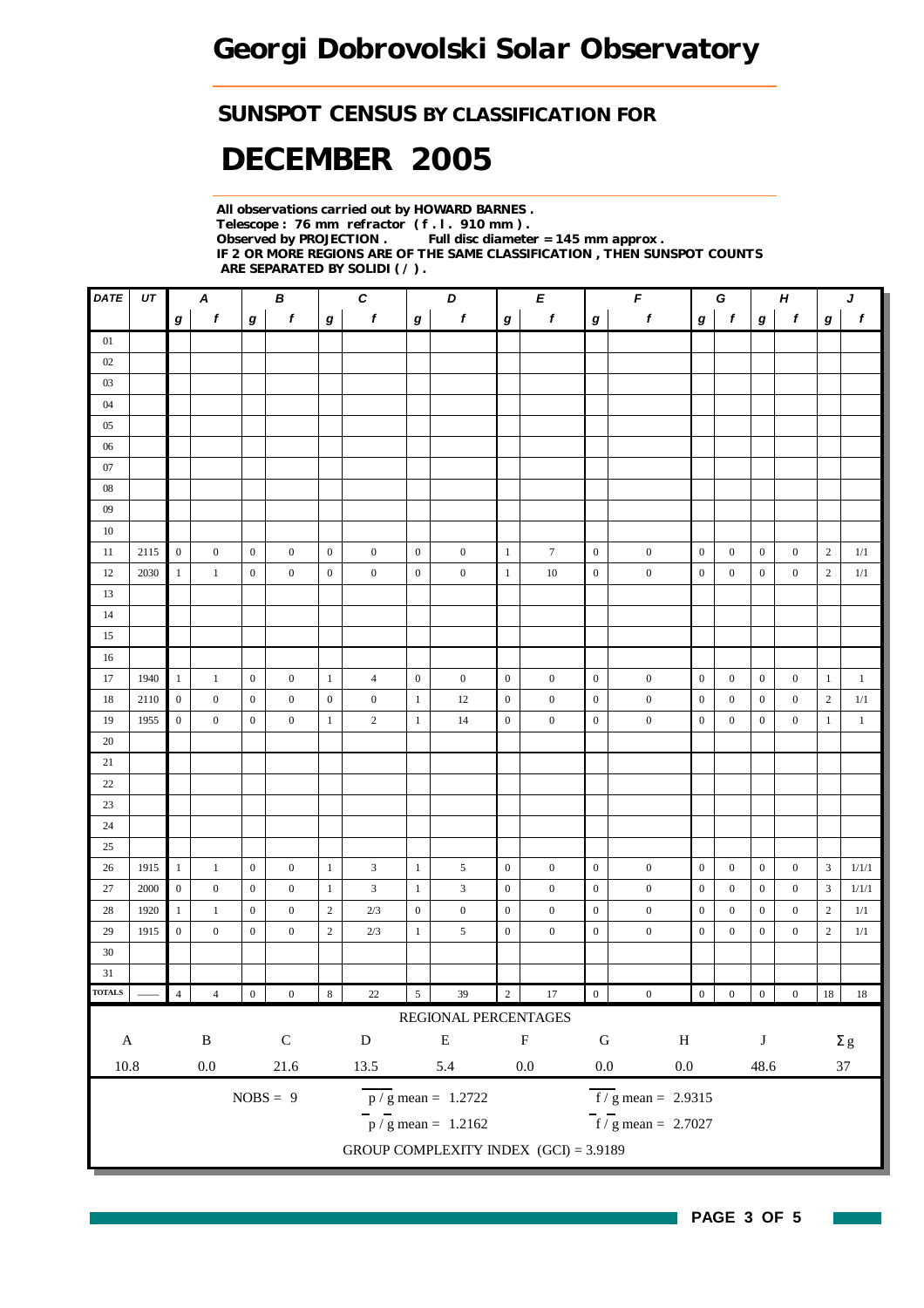## *Georgi Dobrovolski Solar Observatory*

*SMOOTHED RESULTS OF OBSERVED VALUES FOR THE LAST 12 MONTHS (OBTAINABLE) USING THE WALDMEIER & BARNES-13 METHODS.*

| <b>MONTH</b>     | $g(S^W)$ | $WN(S^W)$ | $SN(S^W)$ | $BX(S^W)$ | $CV(S^W)$ | $CC(S^W)$ | $IS(S^W)$ |
|------------------|----------|-----------|-----------|-----------|-----------|-----------|-----------|
| 2004 JULY        | 3.35     | 54.72     | 66.85     | 494.3     | 67.50     | 10.69     | 23.50     |
| <b>AUGUST</b>    | 3.28     | 53.46     | 64.65     | 482.4     | 66.12     | 10.40     | 22.91     |
| <b>SEPTEMBER</b> | 3.15     | 51.44     | 61.95     | 464.3     | 64.60     | 9.98      | 22.12     |
| <b>OCTOBER</b>   | 3.05     | 49.75     | 59.58     | 444.3     | 62.91     | 9.67      | 21.33     |
| <b>NOVEMBER</b>  | 2.95     | 48.53     | 59.05     | 446.4     | 62.64     | 9.47      | 21.14     |
| <b>DECEMBER</b>  | 2.87     | 48.18     | 60.36     | 456.1     | 63.75     | 9.40      | 21.60     |
| 2005 JANUARY     | 2.83     | 47.36     | 60.71     | 432.0     | 64.03     | 9.38      | 21.14     |
| <b>FEBRUARY</b>  | 2.81     | 46.03     | 59.67     | 391.9     | 62.75     | 9.27      | 20.02     |
| <b>MARCH</b>     | 2.79     | 45.29     | 58.30     | 376.6     | 61.02     | 9.13      | 19.49     |
| <b>APRIL</b>     | 2.58     | 41.97     | 53.70     | 350.4     | 56.63     | 8.44      | 18.03     |
| MAY              | 2.32     | 37.30     | 47.99     | 301.4     | 50.99     | 7.54      | 15.82     |
| <b>JUNE</b>      | 2.33     | 36.69     | 47.03     | 279.9     | 49.91     | 7.44      | 15.11     |

#### **DATA BELOW ARE PRELIMINARY. FINAL VALUES WILL BE PUBLISHED IN GDSO ANNUAL REPORTS.**

#### *BARNES-13 METHOD*

| <b>MONTH</b>     | $g(S^{B13})$ | $WN(S^{B13})$ | $SN(S^{B13})$ | $BX(S^{B13})$ | $CV(S^{B13})$ | $QC(S^{B13})$ | $IS(S^{B13})$ |
|------------------|--------------|---------------|---------------|---------------|---------------|---------------|---------------|
| 2004 JULY        | 3.43         | 56.59         | 69.09         | 529.8         | 69.48         | 10.90         | 24.68         |
| <b>AUGUST</b>    | 3.33         | 55.33         | 67.92         | 526.0         | 68.88         | 10.65         | 24.38         |
| <b>SEPTEMBER</b> | 3.21         | 53.53         | 65.96         | 508.9         | 67.87         | 10.34         | 23.68         |
| <b>OCTOBER</b>   | 3.10         | 51.52         | 63.32         | 486.0         | 66.22         | 10.02         | 22.72         |
| <b>NOVEMBER</b>  | 2.95         | 48.95         | 60.06         | 459.0         | 63.78         | 9.58          | 21.54         |
| <b>DECEMBER</b>  | 2.80         | 46.43         | 57.15         | 426.5         | 61.36         | 9.13          | 20.38         |
| 2005 JANUARY     | 2.72         | 44.53         | 55.15         | 390.9         | 59.85         | 8.85          | 19.33         |
| <b>FEBRUARY</b>  | 2.67         | 43.30         | 54.11         | 362.6         | 58.93         | 8.70          | 18.55         |
| MARCH            | 2.64         | 42.71         | 53.98         | 349.1         | 58.26         | 8.62          | 18.23         |
| <b>APRIL</b>     | 2.58         | 41.72         | 53.68         | 337.8         | 57.16         | 8.43          | 17.88         |
| MAY              | 2.50         | 40.44         | 53.26         | 323.2         | 55.88         | 8.20          | 17.39         |
| <b>JUNE</b>      | 2.48         | 39.88         | 53.22         | 312.6         | 55.11         | 8.12          | 17.01         |